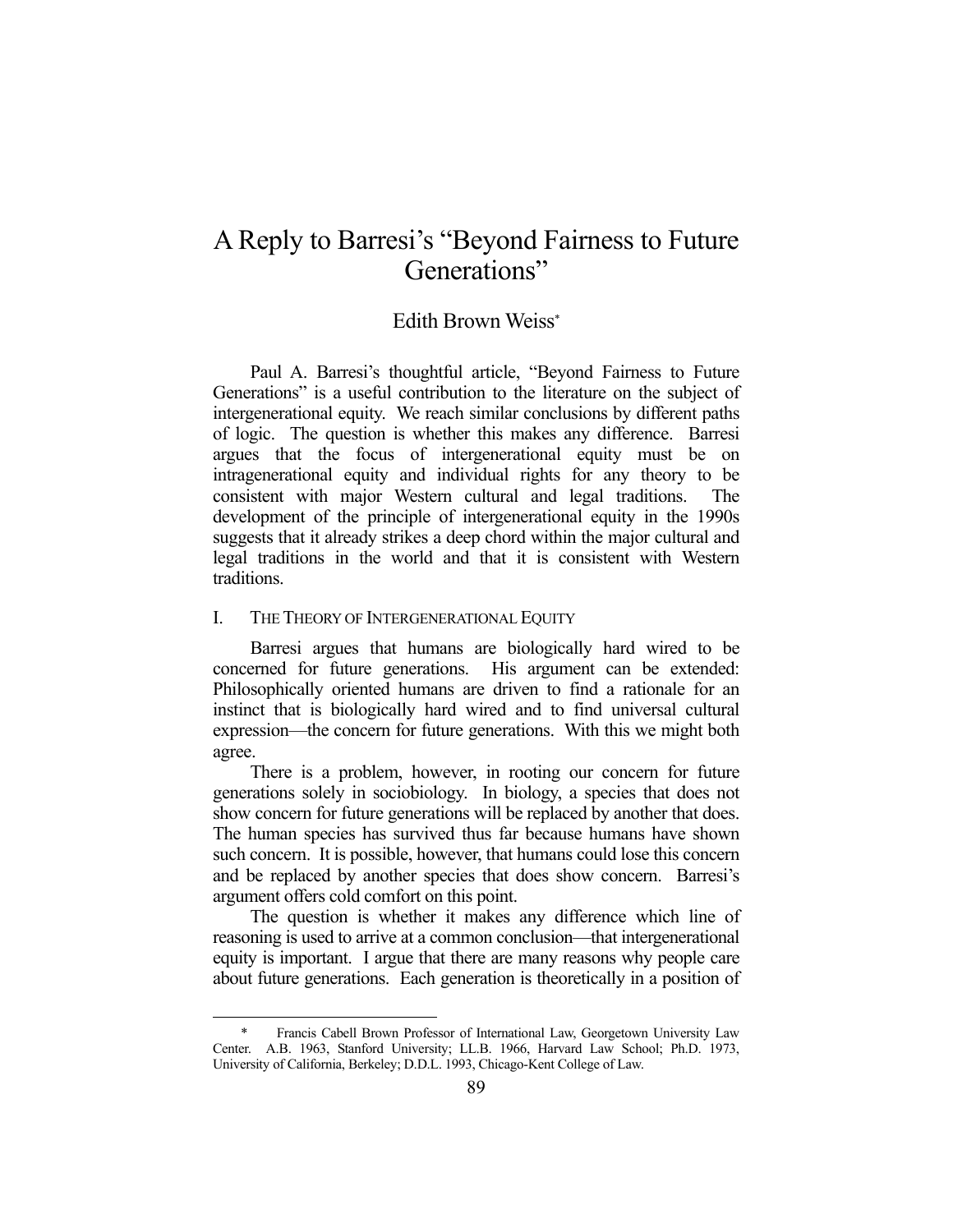equality with other generations with regard to the entitlement to use environmental resources and the obligation to care for these resources and at the same time serve as a partner with other generations in using and caring for the earth.<sup>1</sup> Moreover, as the most sentient of species, we have a special responsibility to care for the natural system of which we are a part. From this I propose intergenerational rights and obligations, although I acknowledge that it would be possible to follow John Austin's<sup>2</sup> or Hans Kelsen's<sup>3</sup> approach and speak only of obligations to future generations. From intergenerational rights and obligations flow intragenerational rights and obligations for members of the present generation in using and caring for the environment and for cultural resources.<sup>4</sup>

 Barresi proposes that intergenerational equity is conceptually a matter of intragenerational equity, individual rights, and intranational equity. This framework is attractive, he contends, because it is acceptable to developed countries without whose support there can be little progress in fostering intergenerational equity. While I acknowledge that intergenerational rights, if viewed as group rights in human rights law, may raise difficulties for certain western, developed countries such as the United States or the United Kingdom, $5$  his argument has its own difficulties.

 While Barresi is correct that developed countries have caused most environmental damage until now and that they will continue to contribute to long-term environmental problems, such as climate change, nuclear waste, and toxic pollution, this pattern is changing. In the future, it is likely to be the developing countries who will become major contributors to long-term environmental problems. This pattern is already emerging in the rapidly industrializing countries in Asia. This means that, contrary to what Barresi says, it will be very important that the logic path for intergenerational equity be cross-culturally acceptable, which means that it must be based in the various major cultural traditions of the world.

<u>.</u>

 <sup>1.</sup> *See* Edith Brown Weiss, *The Planetary Trust: Conservation and Intergenerational Equity*, 11 ECOLOGY L.Q. 495, 499-502 (1984).

 <sup>2.</sup> John Austin identifies a class of absolute duties, which prescribe actions toward parties other than those obliged, who are not determinate persons, such as members generally of society and of humankind at large. No correlative rights attach to the obligations. *See* JOHN AUSTIN, 1AUSTIN'S JURISPRUDENCE, LECTURES ON JURISPRUDENCE 412-15 (1873).

 <sup>3.</sup> *See* HANS KELSEN, PURE THEORY OF LAW 62 (M. Knight trans., 1969).

EDITH BROWN WEISS, IN FAIRNESS TO FUTURE GENERATIONS 99-103 (1989).

 <sup>5.</sup> In Latin American countries, which are within the Western cultural tradition, group rights have been widely accepted in legal scholarship. *See* A.A. Cançado Trindade, *The Contribution of International Human Rights Law to Environmental Protection, with Special Reference to Global Environmental Change*, *in* ENVIRONMENTAL CHANGE AND INTERNATIONAL LAW: NEW CHALLENGES AND DIMENSIONS 284-85 (Edith Brown Weiss ed., 1992).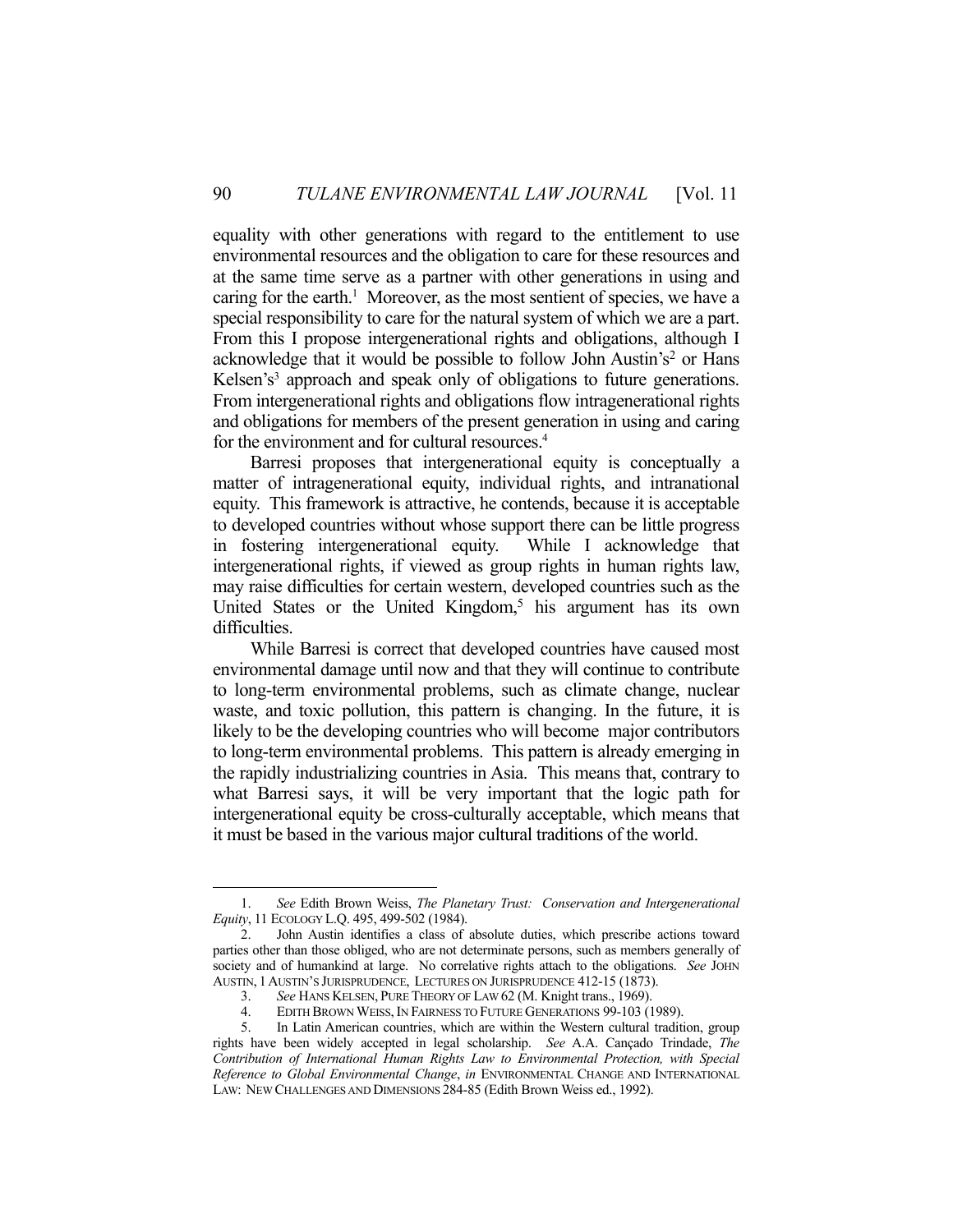Barresi prefers to base his concern for future generations on an intragenerational contract between individuals, which only focuses on individual rights. While this may appeal to western legal thought, it does not necessarily appeal to African or Eastern thought. Instead, future generations should have rights as a class. This would not preclude members of the present generation from having individual rights and obligations. When a future generation becomes the living generation, its members acquire individual rights and obligations that are rooted in the relationship that all generations share with each other for the natural system. The contents of the rights flow from this intergenerational relationship: rights of access to use and to benefit from the environment with correlative obligations to care for it. These are individually held rights by members of the present generation, which are consistent with the Western cultural and legal tradition to which Barresi refers.

 These intragenerational rights have particular relevance to poor communities across the world. In both developing and industrialized countries, poorer communities often suffer an inordinate share of environmental burdens. This is readily seen in urban neighborhoods which may be dumping grounds for toxic wastes, lack potable water, and be unduly exposed to industrial hazards. Poor rural communities also suffer a disproportionate share of environmental burdens, either because their poverty forces them to exploit forests, soils and other resources unsustainably, or because their resources are exploited and destroyed by other powerful groups, often backed by money and technology from abroad.

 Rapid and environmentally unsound economic development may place undue costs on the poor. The poor may be sufficiently better off in the future in that the benefits will outweigh the costs. In practice, however, poor people often suffer environmental burdens disproportionately and do not receive a proportionate share of environmental benefits. Thus, poor communities should be the major champions of sustainable development. The theory of intergenerational equity applied in the intragenerational equity context provides individuals with a right of comparable access to the benefits of the environment and imposes comparable obligations to care for it so that it is passed on, in balance, in no worse condition than it was received. These rights can be implemented by procedural guarantees such as access to relevant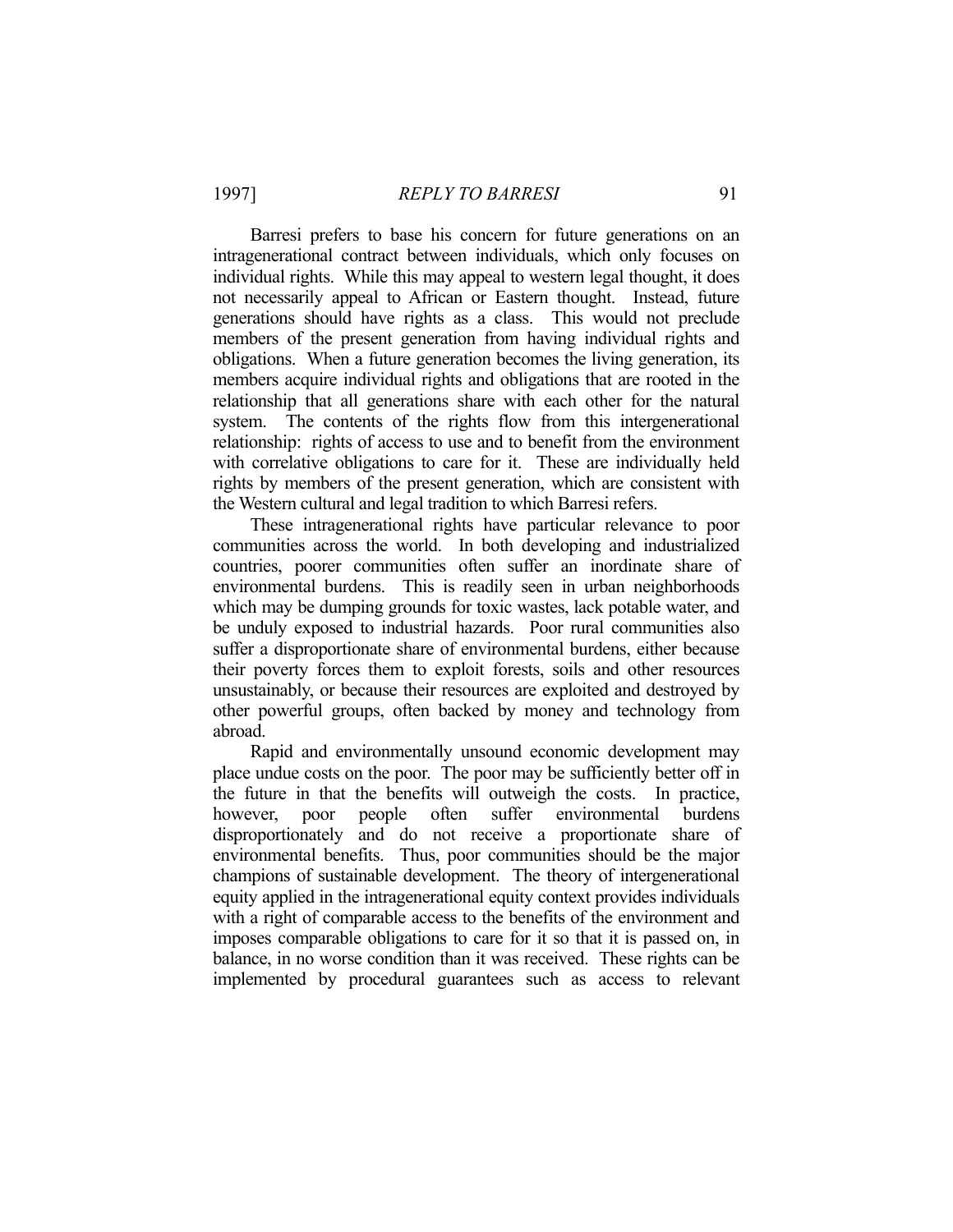information about environmental dangers and participation in decisions affecting their access and use of the environment.<sup>6</sup>

 Barresi argues that intergenerational equity must be based on a contractual theory applicable to individuals within national boundary lines. But the international system is moving away from a hierarchical state-centered system to one that is composed of networks of actors (states, nonstate actors, and individuals) and organized in a nonhierarchical fashion. Twenty years ago, Harold Jacobson observed that while the international system consists of many sovereign centers of decision-making, "effective power is increasingly being organized in a non-hierarchical manner."7 While states continue as principal actors, their freedom to take decisions unilaterally is increasingly constrained, and nonstate actors are performing increasingly complex tasks, many of which have traditionally been done exclusively by states.

 The international system has many actors in addition to states. The 1997-98 Yearbook of International Organizations recorded 6,115 intergovernmental organizations and 40,306 nongovernmental organizations, for a total of 46,421 international organizations.<sup>8</sup> There are many other actors in addition: multinational corporations, ethnic minorities, subunits of national governments, local nongovernmental organizations, ad hoc associations, and illicit transnational actors. New information technologies empower groups other than states to participate in developing and implementing international law. The technologies empower citizens to participate in the process of governance. Pressure groups now form almost instantaneously on the Internet across national boundaries to oppose actions in a particular country. Letter writing campaigns have gone electronic. Moreover, people are migrating from one country to another in increasingly large numbers, whether from economic adversities and human rights atrocities, or to economic and social attractions in a new country. In this setting it seems anachronistic to confine the theory of intergenerational equity to contractual relationships between individuals within a country.

 <sup>6.</sup> *See* Edith Brown Weiss, *Environmental Equity: The Imperative for the Twenty-First Century*, *in* SUSTAINABLE DEVELOPMENT AND INTERNATIONAL LAW 17, 22-23 (Winfried Lang ed., 1995).

 <sup>7.</sup> HAROLD K. JACOBSON, NETWORKS OF INTERDEPENDENCE: INTERNATIONAL ORGANIZATIONS AND THE GLOBAL POLITICAL SYSTEM 416 (1st ed. 1978).

 <sup>8.</sup> *See* 1 YEARBOOK OF INTERNATIONAL ORGANIZATIONS 1762 (Union of Int'l Assoc. ed., 34th ed. 1997-98).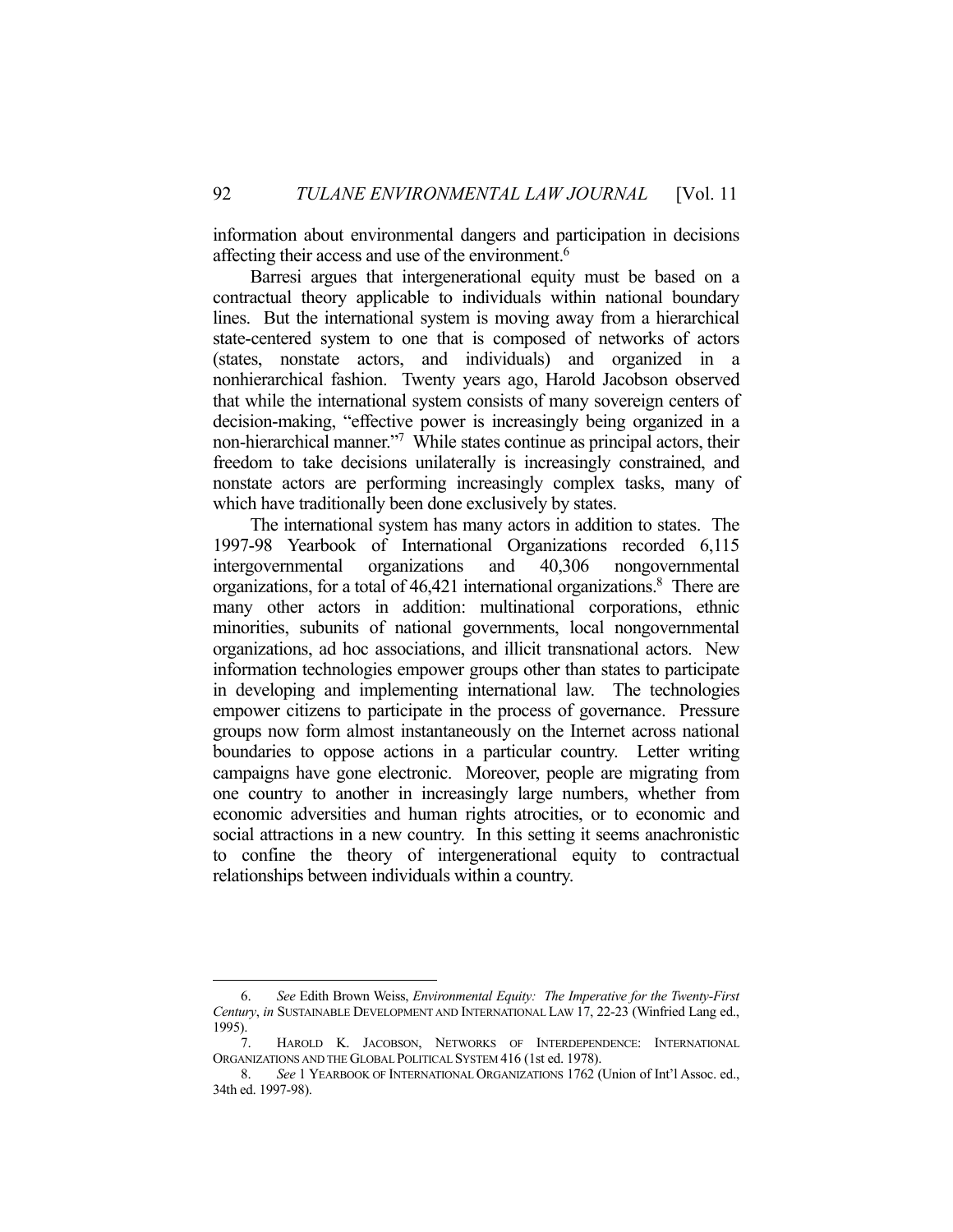## II. ACCEPTANCE OF THE INTERGENERATIONAL PRINCIPLE

 Intergenerational equity is becoming part of international and national jurisprudence. This is reflected in the writings of judges on international and national tribunals, in diverse international legal instruments, and in several institutional proposals that would give effect to the interests of future generations. Sometimes the intergenerational principle refers only to responsibility; at other times it explicitly encompasses rights of future generations.

 Since 1993 the issue has been discussed in the jurisprudence of the International Court of Justice (ICJ). In the 1993 case of *Denmark v. Norway*, 9 a maritime boundary delimitation case, Judge Weeramantry noted in his Separate Opinion in the section discussing "Equity Viewed in Global Terms" that "[r]espect for these elemental constituents of the inheritance of succeeding generations dictated rules and attitudes based upon a concept of an equitable sharing which was both horizontal in regard to the present generation and vertical for the benefit of generations yet to come."10 In a footnote, he indicated that existing uses of equity could be a basis for developing principles of intergenerational equity in international law, and cited *In Fairness to Future Generations*. 11

 The interests of future generations also arose in *1995 Nuclear Test*, 12 in which New Zealand sought to challenge the proposed French underground nuclear tests in the Pacific on the basis of the 1974 judgment in *Nuclear Test*. While the Court declined to assume jurisdiction, since underground rather than atmospheric tests as in 1974 were involved, Judge Weeramantry's dissenting opinion explicitly argued that the court had a duty to protect the rights of future generations:

This Court must regard itself as a trustee of those [future generations'] rights in the sense that a domestic court is a trustee of the interests of an infant unable to speak for itself .... New Zealand's complaint that its rights are affected does not relate only to the rights of people presently in existence. The rights of the people of New Zealand include the rights of unborn posterity. Those are rights which a nation is entitled, and indeed obliged, to protect.13

 <sup>9.</sup> Maritime Delimitation in the Area Between Greenland and Jan Mayen (*Denmark v. Norway*), 1993 I.C.J. 38 (June 1993).

 <sup>10.</sup> Maritime Delimitation in the Area Between Greenland and Jan Mayen (*Denmark v. Norway*), 1993 I.C.J. 38, 277 (June 1993) (separate opinion of Judge Weeramantry).

 <sup>11.</sup> *Id.* at 277 n.1.

 <sup>12.</sup> Request for an Examination of the Situation in Accordance with Paragraph 63 of the Court's Judgement of 20 December 1974 in the Nuclear Test (*New Zealand v. France*), 1995 I.C.J. 288 (Sept. 1995) [hereinafter *1995 Nuclear Test*].

 <sup>13.</sup> *1995 Nuclear Test*, 1995 I.C.J. at 341 (Weeramantry, J., dissenting).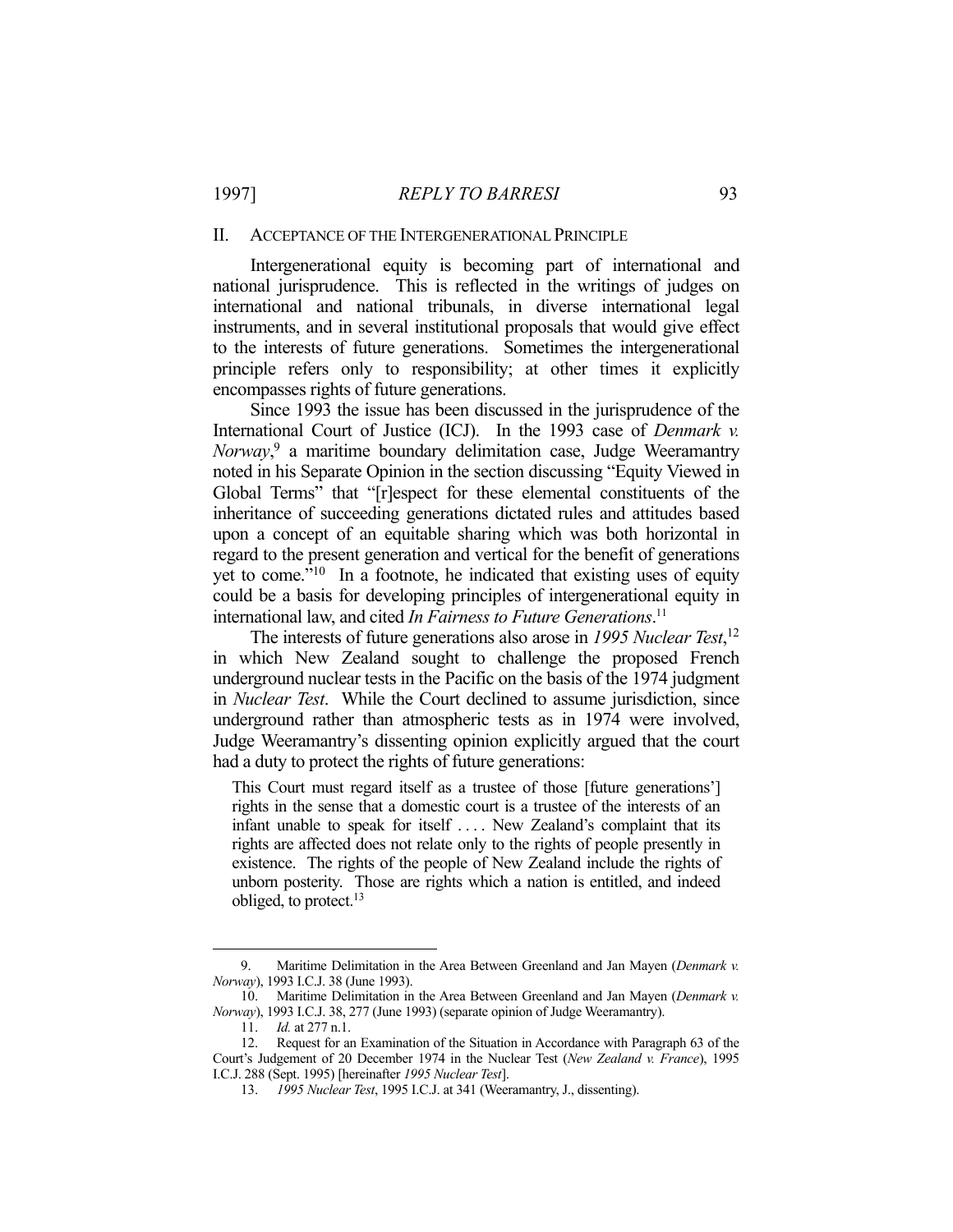Moreover, he observed that the principle of intergenerational equity is "an important and rapidly developing principle of contemporary environmental law ... which must inevitably be a concern of this Court."<sup>14</sup>

 The 1996 Advisory Opinion on the Legality of the Threat or Use of Nuclear Weapons<sup>15</sup> raised, as no other case except for *Nuclear Test*, the effects of our actions today upon future generations. For the first time, the Court in the Advisory Opinion explicitly recognized the relevance of future generations. The court noted that "[t]he destructive power of nuclear weapons cannot be contained in either space or time. They have the potential to destroy all civilization and the entire ecosystem of the planet . . . . Further, the use of nuclear weapons could be a serious danger to future generations."16 In the next paragraph, the Court explicitly noted that the effects on future generations are relevant in applying international law:

In order correctly to apply to the present case the Charter law on the use of force and the law applicable in armed conflict, in particular humanitarian law, it is imperative for the Court to take account of the unique characteristics of nuclear weapons, and in particular . . . *their ability to cause damage to generations to come*. 17

Arguably, this implicitly recognized the interests of future generations and our obligation to consider these interests in applying international law, though only here in the context of nuclear weapons.

 In a very important step, the Court observed that the environment "represents the living space, the quality of life and the very health of human beings, *including generations unborn*," and declared that the "general obligation of States to ensure that activities within their jurisdiction and control respect the environment of other States or of areas beyond national control is now part of the corpus of international law relating to the environment."<sup>18</sup> The Court explicitly reaffirmed these statements in a 1997 case between Hungary and Slovakia.<sup>19</sup>

 The Court, however, did not invoke a principle of intergenerational equity or recognize explicitly the rights of future generations in *1995 Nuclear Test*. Judge Weeramantry took on this task in his dissenting opinion. He forcefully argued that the court, "as the principal judicial

<u>.</u>

 <sup>14.</sup> *Id.*

 <sup>15.</sup> Advisory Opinion on the Legality of the Threat or Use of Nuclear Weapons, 35 I.L.M. 809 (1996) [hereinafter Advisory Opinion].

 <sup>16.</sup> *Id.* at 822.

 <sup>17.</sup> *Id.* (emphasis added).

 <sup>18.</sup> *Id.* at 821 (emphasis added).

 <sup>19.</sup> Gabcíkovo-Nagymaros Project (*Hungary v. Slovakia*), para. 53, Sept. 25, 1997, <http://www.icj-cij.org/idocket/ihs/ihsjudgement/ihsjudcontent.html> [hereinafter *Danube*].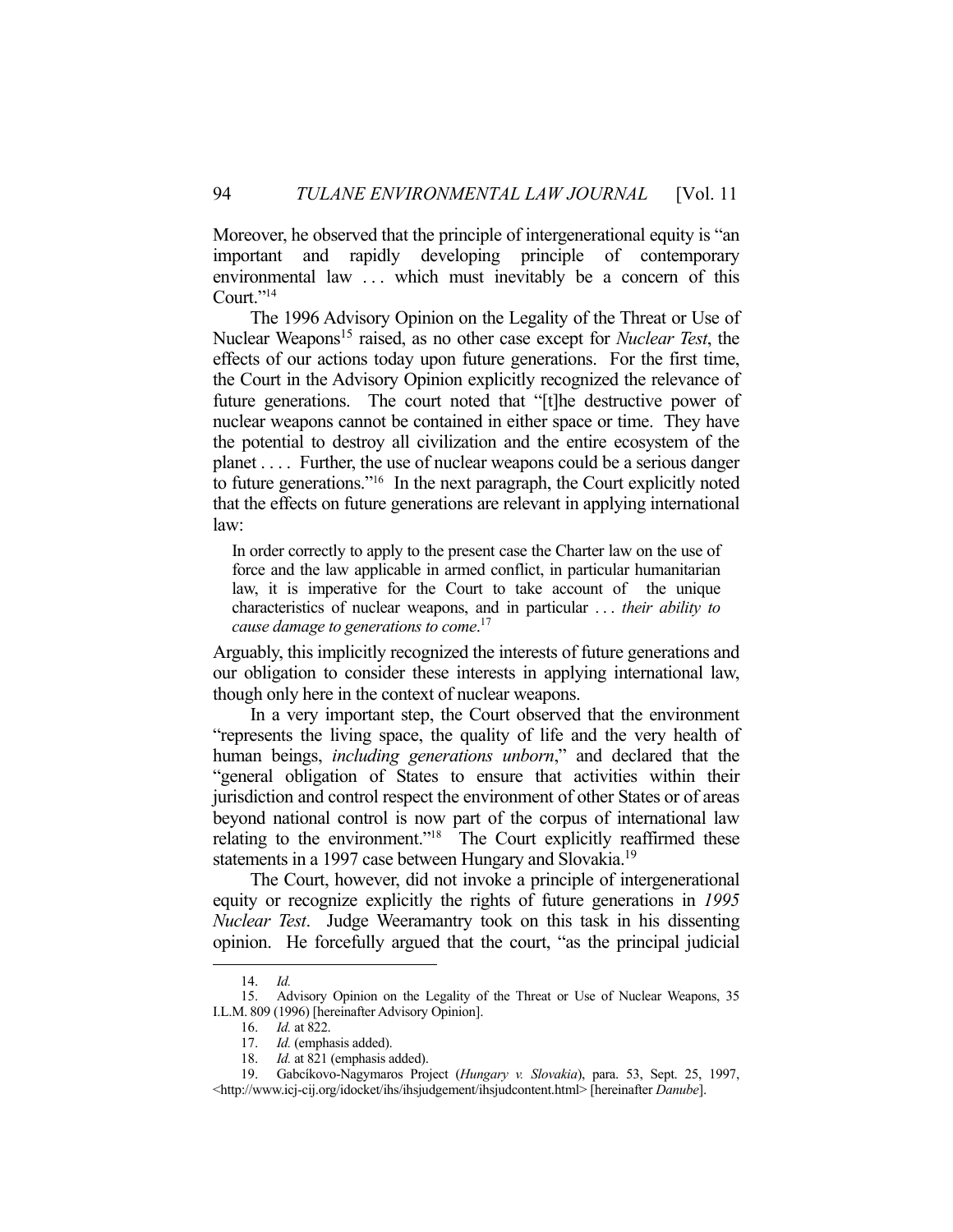organ of the United Nations ... must, in its jurisprudence, pay due recognition to the rights of future generations. If there is any tribunal that can recognize and protect their interests under the law, it is this Court."20 Most importantly, Judge Weeramantry noted that "the rights of future generations have passed the stage when they were merely an embryonic right struggling for recognition. They have woven themselves into international law through major treaties, through juristic opinion and through general principles of law recognized by civilized nations."21 Later in his opinion, Weeramantry observed that "the principle of intergenerational equity" was one of several principles of international law that nuclear weapons violate.<sup>22</sup>

 In *Danube*, the ICJ affirmed the "great significance that it attaches to respect for environment," and quoted the *Nuclear Weapons Advisory Opinion* language to the effect that the environment extends to generations unborn.23 Again, Judge Weeramantry, in an eloquent separate opinion, addressed the environmental and the intergenerational aspects of international law. He argued that the first principle of modern environmental law is "the principle of trusteeship of earth resources" and recognized also the "the principle of intergenerational rights."24 As his historical review made clear, the ecological practices of different cultures over centuries and the ingrained values of civilizations support both of these principles, which are the cornerstone of intergenerational equity.

 During the 1990s, national court litigation, international "soft law" declarations, and reports of expert groups for the United Nations Environment Programme and for the United Nations Commission on Sustainable Development have confirmed the emergence of principles of intergenerational equity.

 In a 1993 case before the Supreme Court of the Philippines, a case cited by Barresi, the Court granted standing to forty-two children as representatives of themselves and future generations to protect their right to a healthy environment.<sup>25</sup> The Court found that "[t]heir personality to sue in behalf of the succeeding generations can be based only on the concept of intergenerational responsibility insofar as the right to a balanced and healthful ecology is concerned."<sup>26</sup> The children sued to stop large-scale leasing of original rain forest tracts. Since the decision

<u>.</u>

 <sup>20.</sup> Advisory Opinion, *supra* note 10, at 888 (Weeramantry, J., dissenting).

 <sup>21.</sup> *Id.*

 <sup>22.</sup> *Id.* at 905.

 <sup>23.</sup> *Danube*, *supra* note 19.

<sup>24.</sup> *Id.* at 11, 16, 17 (Weeramantry, J.).<br>25. Minors Oposa v. Secretary of the

 <sup>25.</sup> Minors Oposa v. Secretary of the Dep't of Envmt. and Natural Resources, 33 I.L.M. 173 (1994).

 <sup>26.</sup> *Id.* at 185.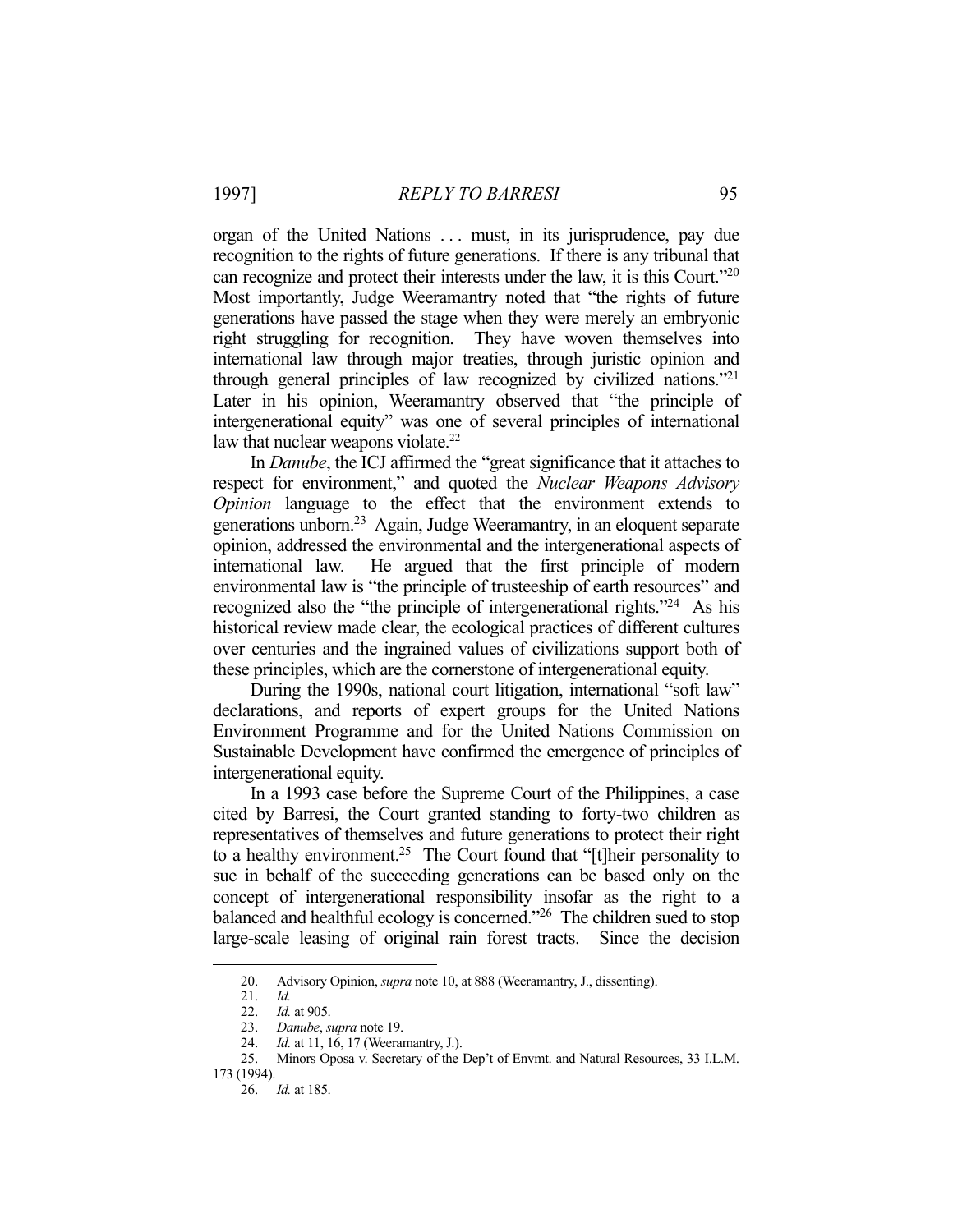granting standing, an executive order canceled sixty-five of the original leases, including those in old-growth rain forests.<sup>27</sup> While Barresi refers to this case, he uses it to support his theory on the grounds that it involves individual rights and the protection of future generations within a country. But the Court granted standing to the children to protect the rights of future generations as a class. It found the principle of intergenerational equity embedded in the Philippine Constitution, which protects any member of the present generation who may reside in or pass through the Philippines and future generations as a class. While Barresi is correct that this illustrates a national embodiment of the principle of intergenerational equity, which is highly desirable, it does not preclude the existence of the principle in international law. Indeed both support each other, as national sources of law contribute to the formation of international law, and international law influences the development and application of national law.

 There are several recent international legal expert reports which confirm the emergence of the principle of intergenerational equity. Two reports of United Nations expert groups charged with providing a status report on principles of international environmental law identified intergenerational equity as such a principle and linked it with a general principle of equity. The Legal Experts Report for the United Nations Commission on Sustainable Development noted that the principle of intergenerational equity reflected the view that members of the present generation hold the Earth in trust for future generations and at the same time act as beneficiaries entitled to use it for their own benefit.<sup>28</sup> The report highlighted three components of the principle—quality, options, and access to the environment—and observed that these must be comparable across generations.29 The United Nations Environment Programme Legal Experts Report included the protection of future generations as a component of the principle of equity in international environmental law.30

 Most recently, the 1997 Resolution of the Institut de Droit International on Responsibility and Liability under International Law for Environmental Damage explicitly recognized the emergence of

 <sup>27.</sup> *See* Ted Allen, *The Philippine Children's Case: Recognizing Standing for Future Generations*, 6 GEO.INT'L ENVTL. L.REV. 713, 718 n.28 (1994).

 <sup>28.</sup> *See Report of the Expert Group Meeting on Identification of Principles of International Law for Sustainable Development*, Comm. on Sustainable Development, 4th Sess., Background Paper #3, at 12, para. 41-42 (1995).

 <sup>29.</sup> *See id.* at 12, para. 42.

 <sup>30.</sup> *See Final Report of the Expert Group Workshop on International Environmental Law Aiming at Sustainable Development*, U.N. Environment Programme, at 13-14, para. 44-45, UNEP/IEL/WS/3/2 (1996).